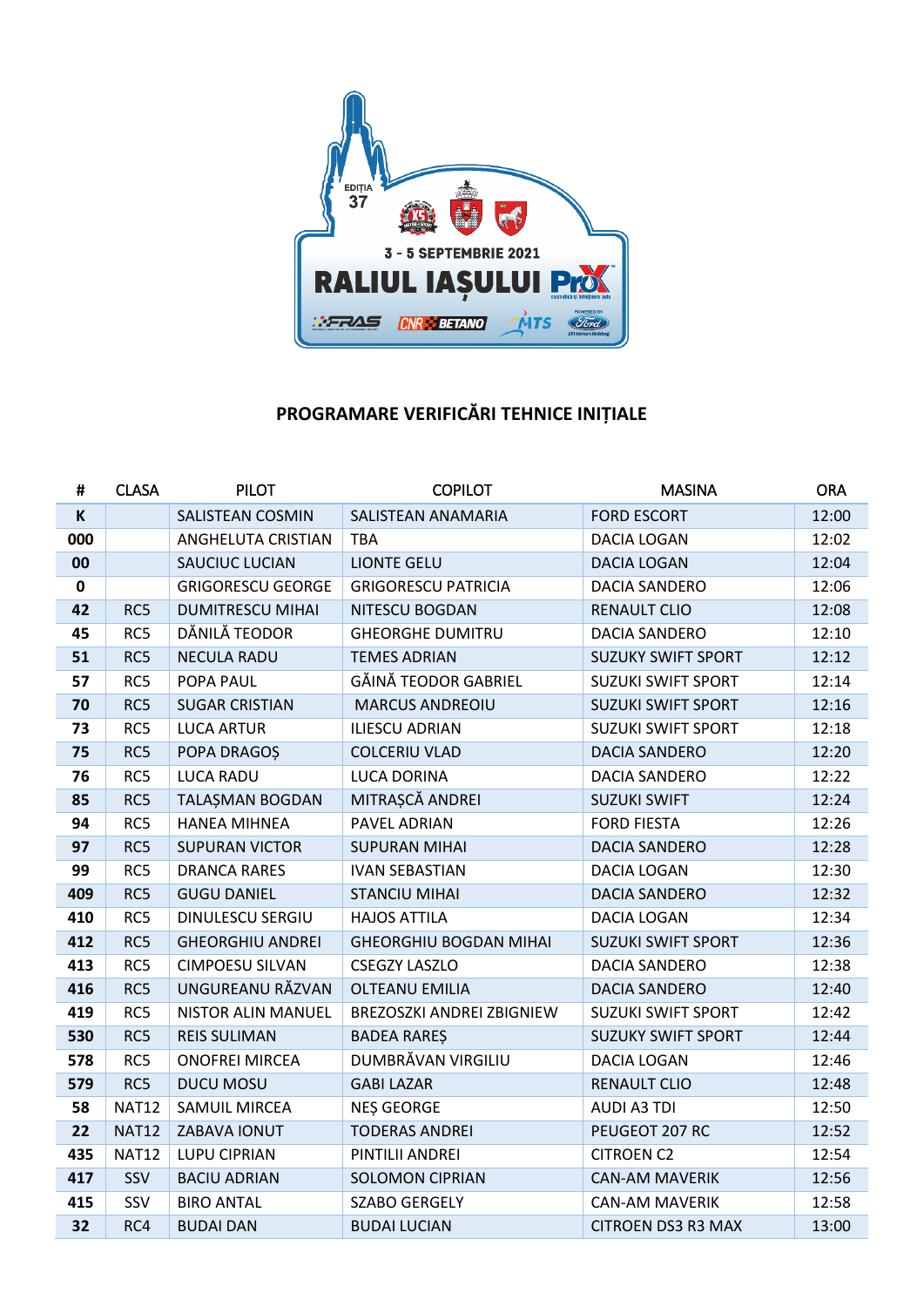| 3            | RC4               | <b>MAIOR NORBERT</b>     | <b>MAIOR FRANCESCA</b>  | <b>CITROEN DSR R3 MAX</b>    | 13:02 |
|--------------|-------------------|--------------------------|-------------------------|------------------------------|-------|
| 61           | RC4               | <b>SZABO CSONGOR</b>     | <b>FETEAN RARES</b>     | PEUGEOT 208 R2               | 13:04 |
| 69           | RC4               | <b>MANOLE MIHAI</b>      | <b>BANCA MARC</b>       | <b>RENAULT CLIO R3</b>       | 13:06 |
| 86           | RC4               | <b>SINCRAIANU MARIUS</b> | POP ALINA BIANCA        | PEUGEOT 208 R2               | 13:08 |
| 90           | RC4               | RADUCANU VLAD            | <b>MANDU LAURENTIU</b>  | PEUGEOT 208 R2               | 13:10 |
| 41           | RC2N              | <b>VINCZE EMIL</b>       | <b>COLCERIU SORIN</b>   | MITSUBISHI LANCER EVO 9      | 13:12 |
| 83           | RC <sub>2</sub> N | <b>GRIGORE ADRIAN</b>    | <b>DOBRE DAN</b>        | MITSUBISHI LANCER EVO 9      | 13:14 |
| 11           | RC2N              | CAȘCAVAL ANDREI          | PULPEA DORIN            | SUBARU IMPREZA N15           | 13:16 |
| 63           | RC <sub>2</sub> N | TRISNEVSCHI RAZVAN       | <b>ARSENESCU TRAIAN</b> | MITSUBISHI LANCER EVO 9      | 13:18 |
| $\mathbf{1}$ | RC <sub>2</sub>   | <b>TEMPESTINI SIMONE</b> | <b>ITU SERGIU</b>       | <b>SKODA FABIA RALLY 2</b>   | 13:20 |
| $\mathbf{2}$ | RC <sub>2</sub>   | GÎRTOFAN DAN             | MÂRZA TUDOR             | <b>SKODA FABIA RALLY 2</b>   | 13:22 |
| 5            | RC <sub>2</sub>   | <b>DOLOFAN CRISTIAN</b>  | PAVEL TRAIAN            | <b>CITROEN C3 RALLY 2</b>    | 13:24 |
| 8            | RC <sub>2</sub>   | RASPOPA ADRIAN           | <b>DIACU COSMIN</b>     | <b>SKODA FABIA R5</b>        | 13:26 |
| 12           | RC <sub>2</sub>   | <b>BARBU SEBASTIAN</b>   | <b>IANCU BOGDAN</b>     | <b>SKODA FABIA RALLY 2</b>   | 13:28 |
| 13           | RC <sub>2</sub>   | CĂRĂGUI EUGEN            | <b>FUS ROBERT</b>       | PEUGEOT 208 T16              | 13:30 |
| 72           | RC <sub>2</sub>   | <b>CUZMA BOGDAN</b>      | <b>DORCA FLORIN</b>     | <b>SKODA FABIA R5</b>        | 13:32 |
| 25           | <b>NAT11</b>      | <b>DINU DRAGOS</b>       | <b>VLASCU SORIN</b>     | MITSUBISHI LANCER EVO 9      | 13:34 |
| 53           | <b>NAT11</b>      | NECHIFOR RĂZVAN          | MAG LEVENTE             | MITSUBISHI LANCER EVO 9      | 13:36 |
| 81           | <b>NAT11</b>      | NĂSTASE BOGDAN           | NĂSTASE DELIA           | MITSUBISHI LANCER EVO 8      | 13:38 |
| 84           | <b>NAT11</b>      | MIHUȚ IOAN               | <b>ITU SEBASTIAN</b>    | <b>SUBARU IMPREZA</b>        | 13:40 |
| 301          | <b>NAT11</b>      | <b>CIUBOTARIU PAUL</b>   | <b>TALPALARIU EUGEN</b> | SUBARU IMPREZA               | 13:42 |
| 547          | <b>NAT11</b>      | <b>BANCIU DORIN</b>      | <b>STAN IOANA</b>       | <b>TOYOTA CELICA GT4</b>     | 13:44 |
| 115          | A3                | <b>TUGULEA LUCIAN</b>    | CĂIȚANU ARNOLD          | DACIA LOGAN                  | 13:46 |
| 138          | A3                | GHIGOLEA DRAGOȘ          | POPESCU MARIUS          | DACIA LOGAN                  | 13:48 |
| 103          | A3                | <b>GEORGE MARINESCU</b>  | <b>IONUT LAZAR</b>      | DACIA SANDERO                | 13:50 |
| 117          | A2                | <b>HOBJILĂ GEORGE</b>    | ANDRUȘ ANDREI           | <b>BMW E36/2</b>             | 13:52 |
| 136          | A1                | PIEPTU VLAD              | <b>MARCU GEORGE</b>     | <b>SUZUKI IGNIS SPORT</b>    | 13:54 |
| 140          | A1                | <b>FANATAN MIRCEA</b>    | <b>FANATAN CRISTIAN</b> | DACIA LOGAN                  | 13:56 |
| 155          | A1                | <b>SCIRLET SEBASTIAN</b> | ZAMFIRACHE EDUARD       | <b>DACIA SANDERO</b>         | 13:58 |
| 126          | A1                | ALDESCU CRISTIAN         | PALANIȚE MARIAN         | DACIA SANDERO                | 14:00 |
| 130          | A1                | GRĂMADĂ DANIEL           | FAZACAȘ DORIAN          | PEUGEOT 208 R2               | 14:02 |
| 132          | A1                | <b>LUNGU SORIN</b>       | <b>BOSTAN OCTAVIAN</b>  | DACIA LOGAN                  | 14:04 |
| 122          | A1                | <b>BUTNARIU ALIN</b>     | <b>COSMAN ALIN</b>      | <b>SUZUKI SWIFT</b>          | 14:06 |
| 6            | RC <sub>2</sub> N | <b>TESLOVAN ADRIAN</b>   | <b>VAJK-IMRE CSEH</b>   | MITSUBISHI LANCER EVO 10     | 14:08 |
| 82           | RC5               | <b>CSATO ROLAND</b>      | <b>CSIKOS SANDOR</b>    | <b>DACIA SANDERO</b>         | 14:10 |
| 17           | RC <sub>2</sub>   | <b>GRIGORIU CATALIN</b>  | ROTARU BOGDAN           | <b>FORD FIESTA STR5</b>      | 14:12 |
| 43           | RC5               | ALBUT DAN                | MALUTAN AURELIAN        | DACIA SANDERO                | 14:14 |
| 79           | RC5               | <b>TARTA DAVID</b>       | <b>SANDU MIHAI</b>      | <b>SUZUKI SWIFT</b>          | 14:16 |
| 55           | RC4               | <b>COSTEA DORIN</b>      | <b>MELCZER CRISTIAN</b> | PEUGEOT 208                  | 14:18 |
| 403          | RC5               | ALBUȚ CLAUDIU            | <b>URSU RADU</b>        | <b>SUZUKI SWIFT SPORT RS</b> | 14:20 |
| 40           | <b>NAT11</b>      | <b>CIOLTAN MARCEL</b>    | POPA IOAN               | SUBARU IMPREZA               | 14:22 |